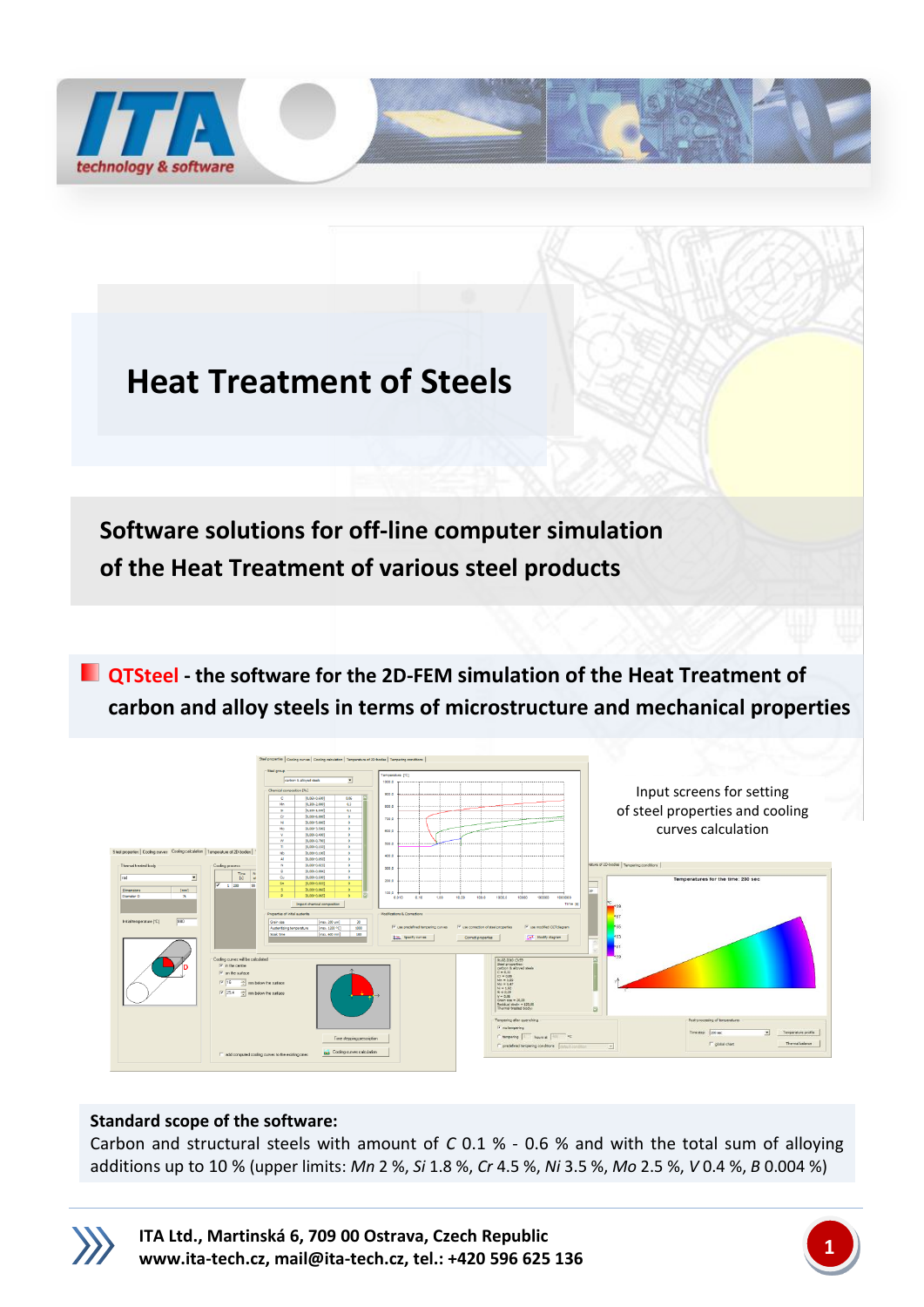

#### **Inputs:**

- **B** Steel properties (chemistry, grain size of austenite, austenitizing temperature, soak time),
- **Quench conditions** (dimensions, initial temperature and cooling conditions),
- **Tempering conditions** (tempering temperature and time, user specified tempering regime).



## **QTSteel provides the following information:**

- **CCT-diagram of steel** based on chemical composition with the possibility to modify particular CCT-curves,
- **Cooling curves of standard 2D-bodies** (rounded and rectangular bars, cylinders, tubes, rings) for specified cooling conditions and depths below the surface (The Database of Quenchants is available),
- **Microstructure of the steel** (shares of Ferrite, Pearlite, Bainite and Martensite)
- **Mechanical properties of the steel** (Hardness, Yield Stress, Ultimate Tensile Strength) after quenching and subsequent tempering.



**ITA Ltd., Martinská 6, 709 00 Ostrava, Czech Republic [www.ita-tech.cz,](http://www.ita-tech.cz/) [mail@ita-tech.cz,](mailto:mail@ita-tech.cz) tel.: +420 <sup>596</sup> 625 136 2**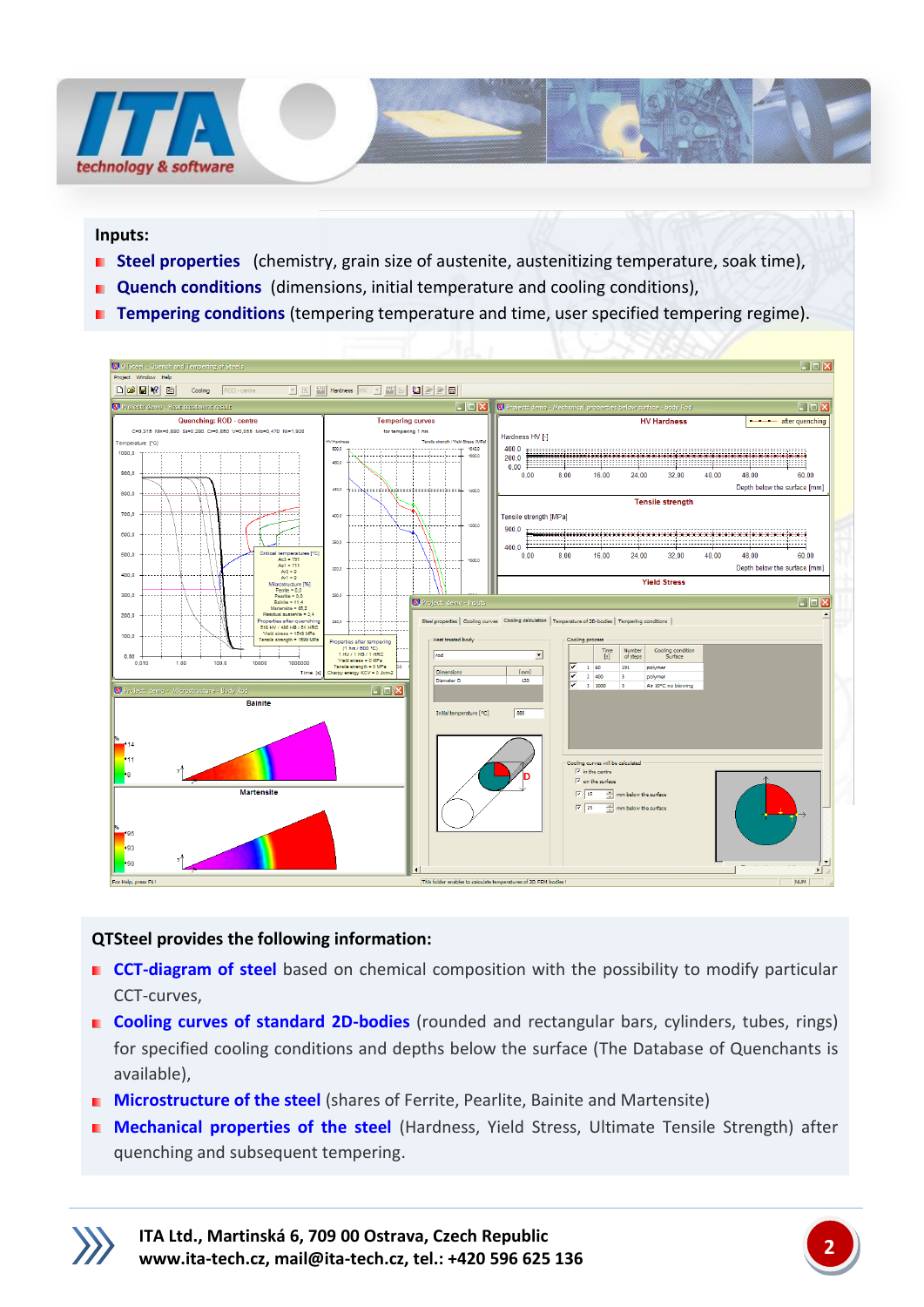

**IHT\_BAR –** the software for the 1D-FEM calculation of microstructure and **final mechanical properties of steel round bars processed in the in-line heat treatment equipment**

**The IHT\_BAR is a "tailor-made" software adapted to the hardware configuration of the customer's technological equipment and for the adaptation of the calculation of temperatures and metallurgical properties it communicates with the process database of the equipment and the results of laboratory measurements of mechanical properties of heat-treated bars.**



Predicted CCT diagram and calculated Heating, Quenching and Tempering curves for the bar D75 mm



## **The IHT\_BAR provides the following information:**

- **CCT-diagram of steel** based on chemical composition with the possibility to modify particular CCT-curves,
- **Temperature predictions in places where process pyrometers are located**,
- **Microstructure of the steel** (shares of Ferrite, Pearlite, Bainite and Martensite),
- **Final mechanical properties along the bar radius** (Hardness, Yield Stress, Ultimate Tensile Strength, KCV).